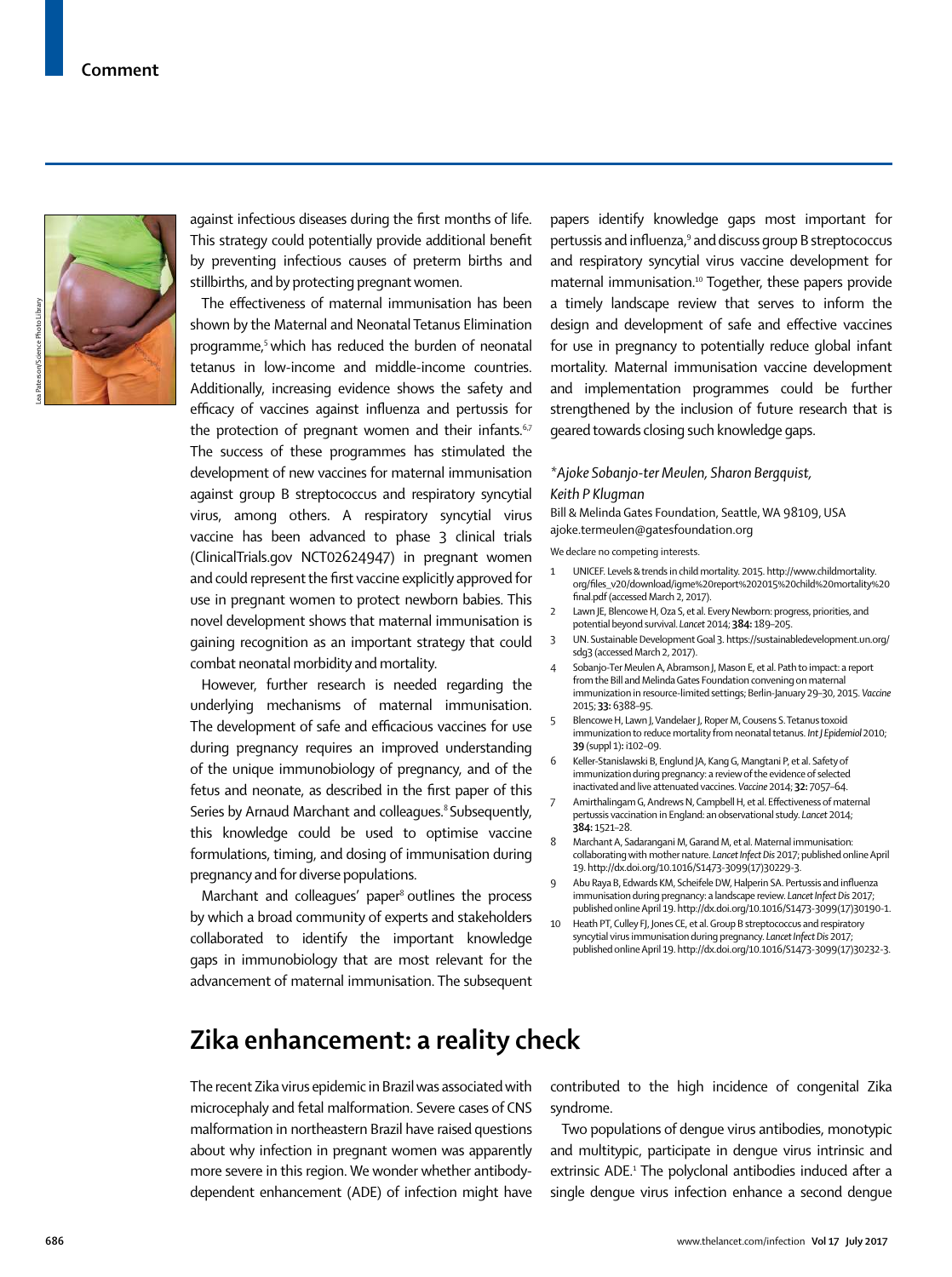virus infection and are associated with more than 90% of cases in southeast Asian children who are admitted to hospital.<sup>2</sup> Antibodies raised by two or more dengue virus infections, transferred via the placenta, enhance disease during an infant's first encounter with dengue virus, contributing 5% of total hospital admissions in southeast Asia.<sup>3</sup> By contrast, antibodies from a mother with a single dengue virus infection have not been shown to enhance disease in infants during a breakthrough dengue virus infection.<sup>4</sup> West Nile virus and yellow fever virus infections that are followed by dengue virus infections have also not resulted in enhanced disease.<sup>2</sup> However, in Thai children, antibodies induced by infection or vaccination with Japanese encephalitis virus did modify a subsequent dengue virus infection that ranged from asymptomatic to a mild illness.<sup>5</sup>

Zika was initially associated only with mild disease in Asia, where Zika virus and dengue virus co-circulated.<sup>6</sup> In 2007, on the Yap Islands in the western Pacific, there was an outbreak of a mild Zika virus febrile exanthem. Then on Tahiti, in 2013–14, Zika virus infection was implicated as a cause of Guillain-Barré Syndrome (GBS).<sup>6</sup> Although most of these cases had evidence of previous dengue virus infection, the dengue infection rate in GBS cases did not differ from controls without GBS who were matched for age and sex.<sup>6</sup> The interval between Zika virus infection and onset of GBS is remarkably short (a median of 6 days).

Why has Zika virus pathogenicity expanded, and is it possible that ADE by dengue virus antibodies is a contributing factor? Polyclonal and monoclonal dengue antibodies can neutralise and enhance Zika virus infection in vitro. $78$  Monoclonal antibodies to the dengue virus fusion loop epitope can cause ADE of Zika virus in Fcreceptor bearing K-562 human myelogenous leukaemia cells and the U-937 human monocytic cell line.<sup>78</sup> Dengue virus monoclonal antibodies directed at a conformational quaternary epitope bounded by two dengue virus envelope protein monomers were able to neutralise Zika virus at a picomolar concentration.<sup>8</sup>

During natural infections, do dengue virus antibodies retard or enhance human Zika virus infections? Secondary-type dengue virus antibody responses correlate significantly with case incidence at the severe end of the dengue disease spectrum (relative risk 15·3, 95% CI 2·0–56·0, p<0·0001).<sup>9</sup> To establish causality, similar epidemiological evidence associating previous dengue infections with the occurrence of GBS that follows a Zika

virus infection has been studied. The dengue antibodymediated pathogenic process might be complicated, since there are four different dengue viruses, each of which might affect subsequent Zika virus infections differently. For example, infections with dengue virus 1 then dengue virus 2, or dengue virus 1 then dengue virus 3 resulted in a more severe clinical outcome than infections in other infection sequences.<sup>10</sup> The interval between denque virus and Zika virus infections might have a bidirectional effect. For example, sequential dengue virus infections at short intervals might suppress the severity of Zika virus disease; however, as the interval widens (2–20 years), Zika clinical disease might become more severe.11,12 Zika virus disease severity could be controlled by how many previous dengue virus infections have occurred. This hypothesis is based on the observation that a single previous dengue virus infection might enhance the next dengue virus infection, whereas two or more lifetime dengue virus infections protect against a subsequent infection.<sup>2</sup> Finally, there is concern that dengue virus vaccines might raise antibodies that enhance Zika virus infections.

In-vitro studies have already shown that dengue antibodies can facilitate Zika virus infection $^{\text{\tiny{8}}}$  and Zika virus antibodies can facilitate denque infection.<sup>13</sup> It remains to be shown whether dengue antibodies can cause ADE of Zika virus infection and disease severity in vivo. Experimental studies will need to dissect the mechanisms underlying neuronal damage of the fetus in vivo and whether different anti-dengue antibodies will differentially affect disease severity.

In northeast Brazil, dengue seropositivity is high but is not homogenous in the population.<sup>14</sup> It is not known whether cases of congenital Zika syndrome occurred preferentially in women with previous dengue infection or whether cases cluster in regions with greater dengue seropositivity. Additionally, the situation might be much more complex because of the presence of yellow fever vaccination in the area. A spatial analysis study<sup>15</sup> showed that the risk of congenital Zika syndrome in northeast Brazil clustered in regions where yellow fever vaccination rates were the lowest. Epidemiological evidence correlating sequential dengue virus–Zika virus infections in individuals with different Zika virus clinical syndromes compared with matched controls should be sought expeditiously. Dengue virus ADE of Zika virus infections, if real, will have profound implications for the design, testing, and delivery of Zika virus and dengue virus vaccines.